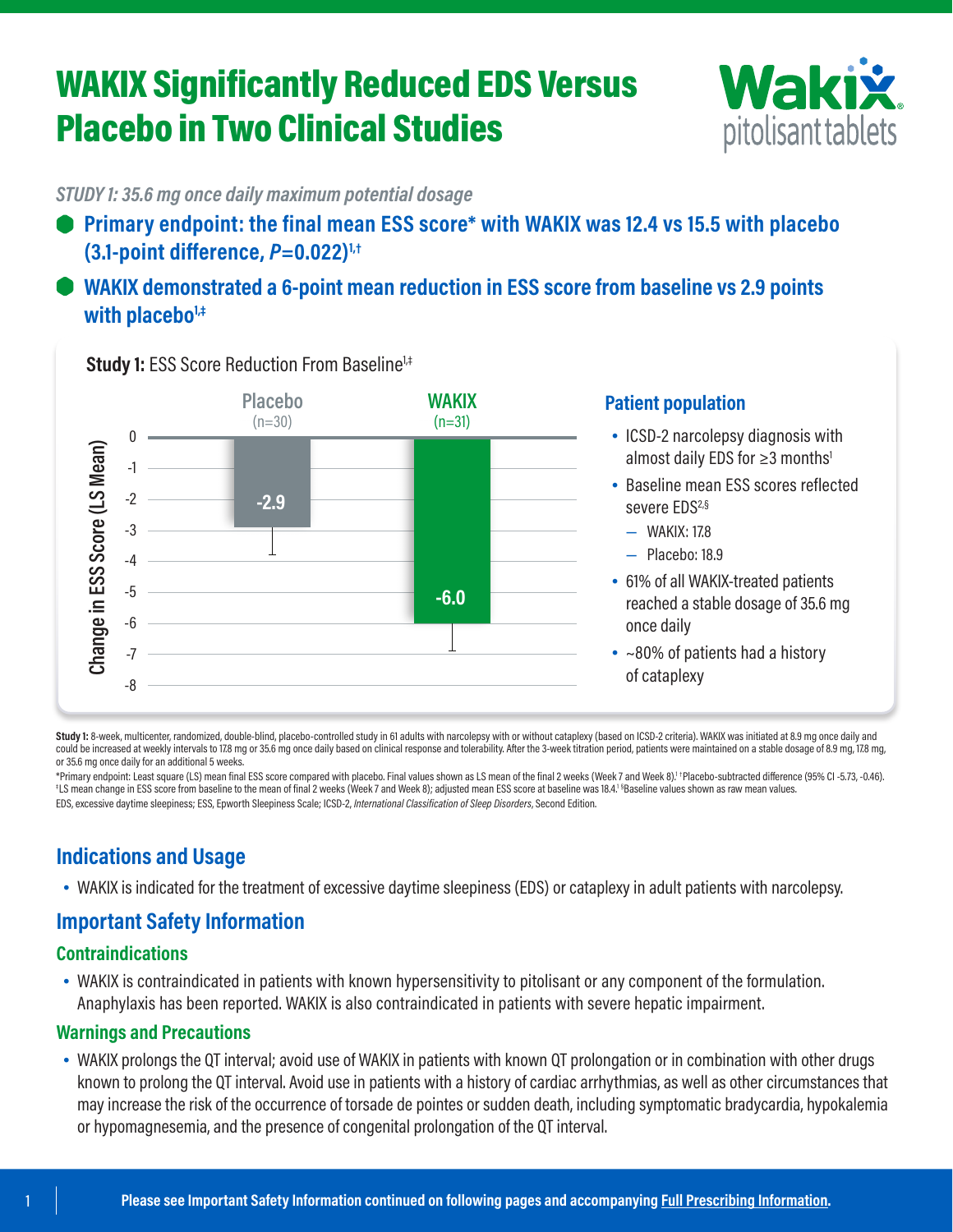# WAKIX Significantly Reduced EDS Versus Placebo in Two Clinical Studies



*STUDY 2: 17.8 mg once daily maximum potential dosage*

**Primary endpoint: the final mean ESS score\* with WAKIX was 13.3 vs 15.5 with placebo (2.2-point difference,** *P***=0.03)1,†**

# **WAKIX demonstrated a 5-point mean reduction in ESS score from baseline vs 2.8 points with placebo1,‡**

**Placebo WAKIX**  $(n=32)$  $(n=66)$  $\theta$ Change in ESS Score (LS Mean) **Change in ESS Score (LS Mean)** -1 -2 **-2.8** -3 -4 **-5.0** -5 -6 -7 -8

**Study 2: ESS Score Reduction From Baseline<sup>1,‡</sup>** 

### **Patient population**

- ICSD-2 narcolepsy diagnosis with almost daily EDS for ≥3 months<sup>1</sup>
- Baseline mean ESS scores reflected severe EDS<sup>2,§</sup>
	- WAKIX: 18.3
	- Placebo: 18.2
- 76% of all WAKIX-treated patients reached a stable dosage of 17.8 mg once daily
- 75% of patients had a history of cataplexy

**Study 2:** 8-week, multicenter, randomized, double-blind, placebo-controlled study in 98 adults with narcolepsy with or without cataplexy (based on ICSD-2 criteria). WAKIX was initiated at 4.45 mg once daily and could be increased at weekly intervals to 8.9 mg or 17.8 mg once daily based on clinical response and tolerability. After the 3-week titration period, patients were maintained on a stable dosage of 4.45 mg, 8.9 mg, or 17.8 mg once daily for an additional 5 weeks.

\*Primary endpoint: Least square (LS) mean final ESS score compared with placebo. Final values shown as LS mean at Week 8. † Placebo-subtracted difference (95% CI -4.17, -0.22). ‡ LS mean change in ESS score from baseline to Week 8; adjusted mean ESS score at baseline was 18.3.1 § Baseline values shown as raw mean values.

EDS, excessive daytime sleepiness; ESS, Epworth Sleepiness Scale; ICSD-2, *International Classification of Sleep Disorders*, Second Edition.

# **Important Safety Information**

### **Warnings and Precautions**

• The risk of QT prolongation may be greater in patients with hepatic or renal impairment due to higher concentrations of pitolisant; monitor these patients for increased QTc. Dosage modification is recommended in patients with moderate hepatic impairment and moderate or severe renal impairment (see full prescribing information). WAKIX is not recommended in patients with end-stage renal disease (ESRD).

#### **Drug Interactions**

- Concomitant administration of WAKIX with strong CYP2D6 inhibitors increases pitolisant exposure by 2.2-fold. Reduce the dose of WAKIX by half.
- Concomitant use of WAKIX with strong CYP3A4 inducers decreases exposure of pitolisant by 50%. Dosage adjustments may be required (see full prescribing information).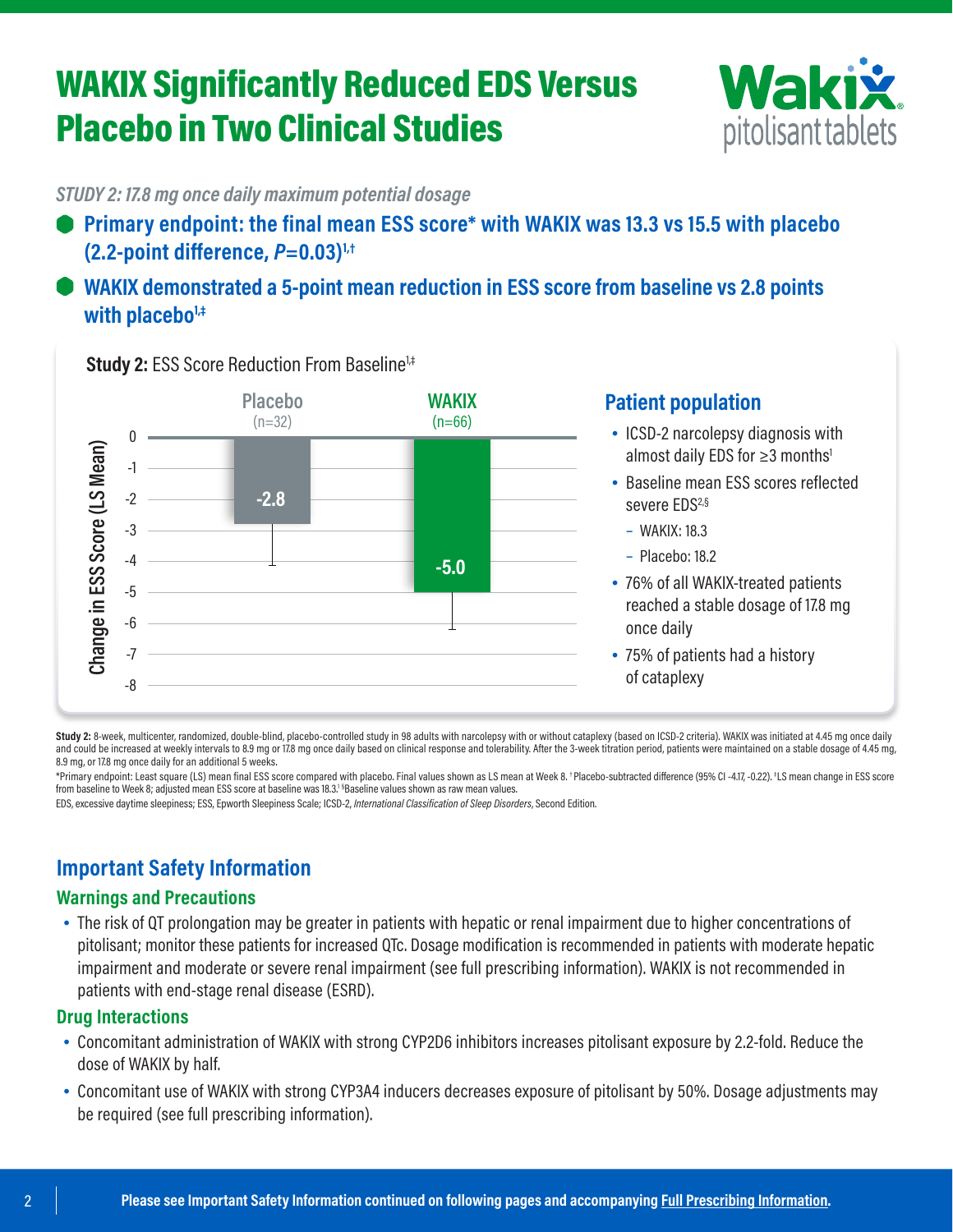# WAKIX Reduced ESS Scores From Baseline<sup>3</sup>



## **In Study 1, WAKIX reduced EDS during the study period**

**Study 1:** Epworth Sleepiness Scale (ESS) Scores From Baseline to Week 8



**Data reported as unadjusted mean scores. Statistical analysis of individual timepoints was not prespecified or conducted. Please see study design on page 1.**

## **Post hoc analysis of patients with severe EDS in Studies 1 and 33,\***

| <b>Treatment Group</b> | <b>ESS Score - Baseline</b> <sup>+</sup> | <b>ESS Score - End of Treatment<sup>†</sup> Reduction From Baseline<sup>‡</sup></b> |     |
|------------------------|------------------------------------------|-------------------------------------------------------------------------------------|-----|
| WAKIX $(n=60)$         | 19.0                                     | 13.                                                                                 |     |
| Placebo $(n=58)$       | 19.4                                     | 16.9                                                                                | 2.3 |

\*Post hoc analysis of patients pooled from two randomized, double-blind, placebo-controlled studies. Severe EDS was defined as an ESS score of at least 16 at baseline. Please see Study 1 study design on page 1. Study 3 was a 7-week, multicenter, randomized, double-blind, placebo-controlled study in 105 adults with narcolepsy with cataplexy (based on ICSD-2 criteria). WAKIX was initiated at 4.45 mg once daily for the first week, increased to 8.9 mg once daily for the second week, and could remain the same or be decreased or increased at the next two weekly intervals to a maximum of 35.6 mg once daily based on clinical response and tolerability. After the 3-week titration period, patients were maintained on a stable dosage of 4.45 mg, 8.9 mg, 17.8 mg, or 35.6 mg once daily for an additional 4 weeks. †Values shown are mean scores. ‡LS mean change from baseline to end of treatment. Limitations of this analysis include that statistical comparison of the treatment groups was not prespecified.

# **Important Safety Information**

### **Drug Interactions**

- $\bullet$  H<sub>1</sub> receptor antagonists that cross the blood-brain barrier may reduce the effectiveness of WAKIX. Patients should avoid centrally acting  $H_1$  receptor antagonists.
- WAKIX is a borderline/weak inducer of CYP3A4. Therefore, reduced effectiveness of sensitive CYP3A4 substrates may occur when used concomitantly with WAKIX. The effectiveness of hormonal contraceptives may be reduced when used with WAKIX and effectiveness may be reduced for 21 days after discontinuation of therapy.

#### **Use in Specific Populations**

- WAKIX may reduce the effectiveness of hormonal contraceptives. Patients using hormonal contraception should be advised to use an alternative non-hormonal contraceptive method during treatment with WAKIX and for at least 21 days after discontinuing treatment.
- There is a pregnancy exposure registry that monitors pregnancy outcomes in women who are exposed to WAKIX during pregnancy. Patients should be encouraged to enroll in the WAKIX pregnancy registry if they become pregnant. To enroll or obtain information from the registry, patients can call 1-800-833-7460.
- The safety and effectiveness of WAKIX have not been established in patients less than 18 years of age.